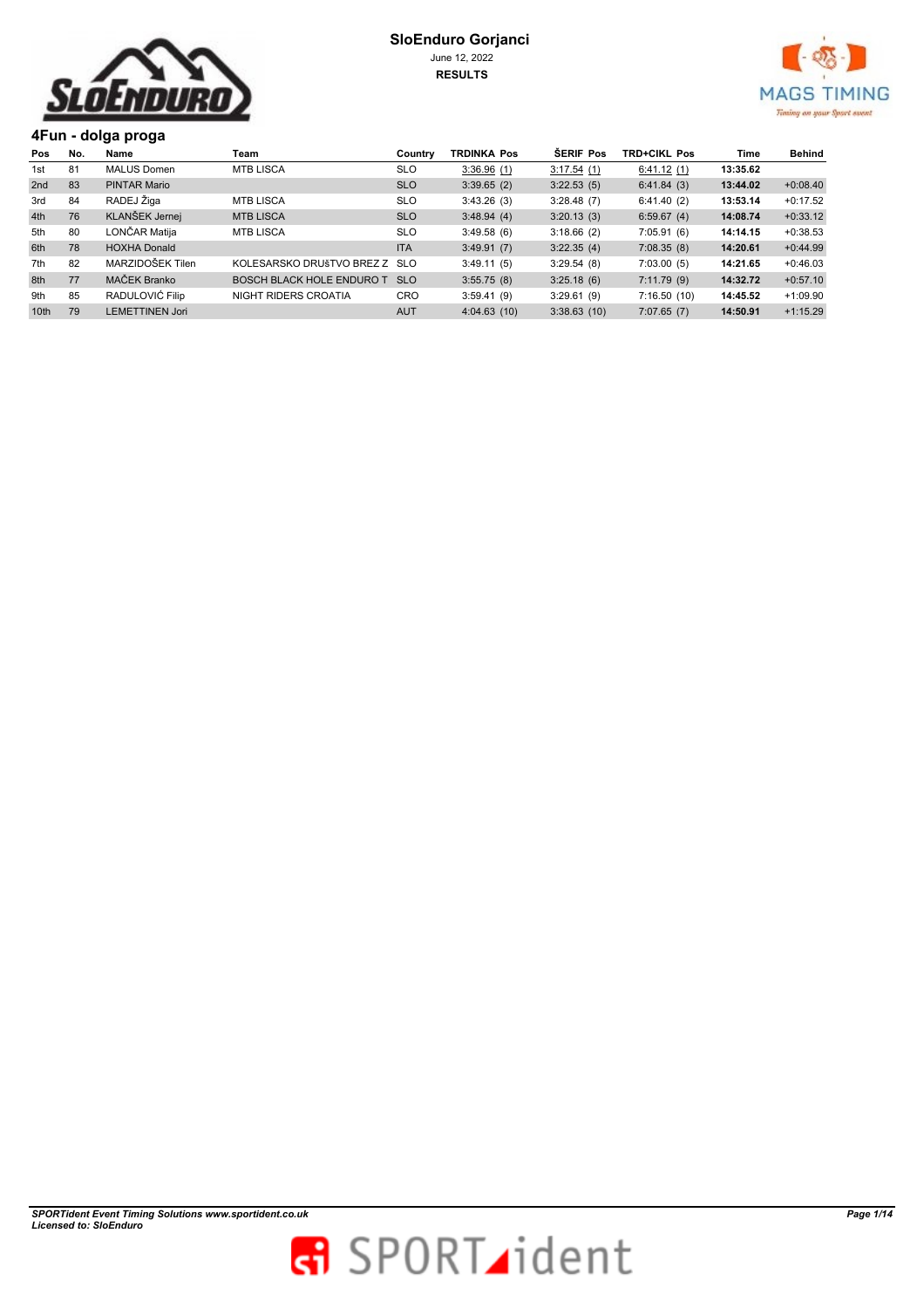



|                 | Amaterji |                       |                                  |            |                    |            |                     |          |            |  |  |
|-----------------|----------|-----------------------|----------------------------------|------------|--------------------|------------|---------------------|----------|------------|--|--|
| Pos             | No.      | Name                  | Team                             | Country    | <b>TRDINKA Pos</b> | ŠERIF Pos  | <b>TRD+CIKL Pos</b> | Time     | Behind     |  |  |
| 1st             | 15       | <b>KRIVONOG Nace</b>  | BOSCH BLACK HOLE ENDURO T        | <b>SLO</b> | 3:17.70(1)         | 3:09.88(3) | 6:15.46(1)          | 12:43.04 |            |  |  |
| 2 <sub>nd</sub> | 51       | GOMBAČ Nejc           | <b>GKD BOROVCI</b>               | <b>SLO</b> | 3:28.00(3)         | 3:05.18(1) | 6:18.91(2)          | 12:52.09 | $+0:09.05$ |  |  |
| 3rd             | 39       | ŠEMROV žiga           | ŠKD SUPER POTENCIAL              | <b>SLO</b> | 3:26.10(2)         | 3:08.84(2) | 6:20.05(3)          | 12:54.99 | $+0:11.95$ |  |  |
| 4th             | 42       | MOČILNIK Jaka         | <b>BOSCH BLACK HOLE ENDURO T</b> | <b>SLO</b> | 3:34.49(4)         | 3:13.54(4) | 6:31.93(4)          | 13:19.96 | $+0:36.92$ |  |  |
| 5th             | 64       | <b>CEHNER Florjan</b> | BOSCH BLACK HOLE ENDURO T SLO    |            | 3:44.15(6)         | 3:17.36(6) | 6:40.81(5)          | 13:42.32 | $+0.59.28$ |  |  |
| 6th             | 54       | <b>BIDER David</b>    | <b>MTB TRBOVLJE</b>              | <b>SLO</b> | 3:43.86(5)         | 3:14.10(5) | 6:58.11(6)          | 13:56.07 | $+1:13.03$ |  |  |
| 7th             | 33       | ČUK Blaž              | MBK ČRNI VRH                     | <b>SLO</b> | 4:03.86(7)         | 3:23.60(7) | 7:07.45(7)          | 14:34.91 | $+1:51.87$ |  |  |

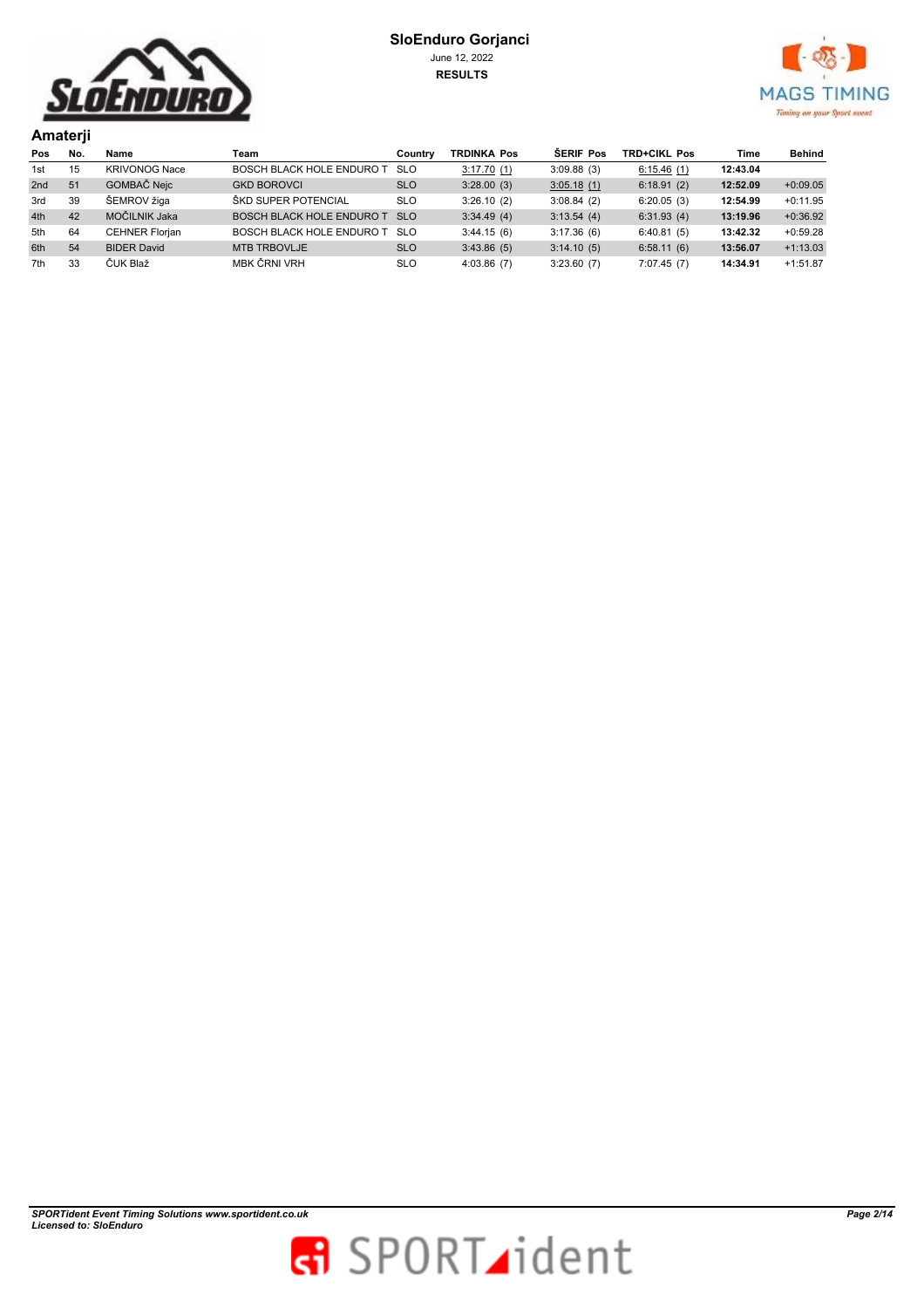

**Elite M** 



| Pos              | No.            | Name                       | Team                      | Country    | <b>TRDINKA Pos</b> | ŠERIF Pos   | <b>TRD+CIKL Pos</b> | Time       | <b>Behind</b> |
|------------------|----------------|----------------------------|---------------------------|------------|--------------------|-------------|---------------------|------------|---------------|
| 1st              | $\overline{2}$ | <b>IVARTNIK David</b>      | <b>GOLOVEC TRAILS</b>     | <b>SLO</b> | 3:07.73(2)         | 2:56.18(2)  | 5:43.35(1)          | 11:47.26   |               |
| 2nd              | 6              | <b>HUTH Nejc</b>           | ENERGIJATEAM.COM          | <b>SLO</b> | 3:07.55(1)         | 2:56.02(1)  | 5:50.04(3)          | 11:53.61   | $+0:06.35$    |
| 3rd              | 3              | MARKIČ Jan                 | ŠKTD AVčE                 | <b>SLO</b> | 3:10.02(4)         | 3:01.90(6)  | 5:47.01(2)          | 11:58.93   | $+0:11.67$    |
| 4th              | $\overline{4}$ | ŠTUCIN Jan                 | PEDAL RACING TEAM         | <b>SLO</b> | 3:10.18(5)         | 2:58.58(3)  | 5:50.94(4)          | 11:59.70   | $+0:12.44$    |
| 5th              | 13             | JEŽ Tim                    | KAMPLC RACING TEAM        | <b>SLO</b> | 3:09.24(3)         | 2:59.54(4)  | 5:52.75(5)          | 12:01.53   | $+0:14.27$    |
| 6th              | 70             | <b>STROMBERGER Lukas</b>   |                           | <b>AUT</b> | 3:18.50(8)         | 3:00.79(5)  | 6:00.10(6)          | 12:19.39   | $+0:32.13$    |
| 7th              | 38             | ZALETELJ Luka              | <b>KD ZVERINICE</b>       | <b>SLO</b> | 3:15.15(6)         | 3:03.00(7)  | 6:05.45(9)          | 12:23.60   | $+0:36.34$    |
| 8th              | 20             | <b>BAVDAŽ Rok</b>          | <b>KK ČRN TRN</b>         | <b>SLO</b> | 3:19.05(10)        | 3:04.25(9)  | 6:04.35(7)          | 12:27.65   | $+0:40.39$    |
| 9th              | 10             | <b>KRAŠOVEC Tim</b>        | <b>WOLF RACING TEAM</b>   | <b>SLO</b> | 3:17.05(7)         | 3:07.00(14) | 6:04.71(8)          | 12:28.76   | $+0:41.50$    |
| 10 <sub>th</sub> | 14             | <b>RAZPET Tadej</b>        | PEDAL RACING TEAM         | <b>SLO</b> | 3:20.68(11)        | 3:04.03(8)  | 6:09.18(10)         | 12:33.89   | $+0:46.63$    |
| 11th             | 12             | PODLIPNIK Enej             | BIKEHANIC - 20 CHOCOLATE  | <b>SLO</b> | 3:18.58(9)         | 3:04.25(9)  | 6:24.69(17)         | 12:47.52   | $+1:00.26$    |
| 12th             | 45             | SMOLIĆ Sandi               | <b>BBK TEAM RODEO</b>     | <b>CRO</b> | 3:27.08(14)        | 3:04.99(11) | 6:18.41(13)         | 12:50.48   | $+1:03.22$    |
| 13th             | 44             | <b>BLAZNIK Matevž</b>      | <b>MTB KLUB KRANJ</b>     | <b>SLO</b> | 3:33.25(18)        | 3:06.21(13) | 6:16.75(12)         | 12:56.21   | $+1:08.95$    |
| 14th             | 21             | <b>BOLČINA Matjaž</b>      | <b>KAMPLC RACING TEAM</b> | <b>SLO</b> | 3:28.41(15)        | 3:07.15(15) | 6:21.56(15)         | 12:57.12   | $+1:09.86$    |
| 15th             | 68             | <b>VOVK Peter</b>          | <b>CALCIT BIKE TEAM</b>   | <b>SLO</b> | 3:25.70(13)        | 3:11.51(17) | 6:20.06(14)         | 12:57.27   | $+1:10.01$    |
| 16th             | 53             | <b>DOVGAN Miha</b>         | <b>GKD BOROVCI</b>        | <b>SLO</b> | 3:37.50(20)        | 3:05.46(12) | 6:14.81(11)         | 12:57.77   | $+1:10.51$    |
| 17th             | 59             | <b>LEBAN Tilen</b>         | DEŠ FLEŠ                  | <b>SLO</b> | 3:24.85(12)        | 3:08.73(16) | 6:32.80(18)         | 13:06.38   | $+1:19.12$    |
| 18 <sub>th</sub> | 50             | ČERNILOGAR Nejc            | <b>MTB KLUB KRANJ</b>     | <b>SLO</b> | 3:38.63(21)        | 3:14.38(19) | 6:22.16(16)         | 13:15.17   | $+1:27.91$    |
| 19th             | 69             | PUFAN Alexandru            | ACS BA                    | <b>ROU</b> | 3:36.10(19)        | 3:12.08(18) | 6:35.15(19)         | 13:23.33   | $+1:36.07$    |
| 20th             | 56             | <b>PROSEN Matei</b>        | <b>KAMPLC RACING TEAM</b> | <b>SLO</b> | 3:40.98(24)        | 3:14.70(20) | 6:41.60(20)         | 13:37.28   | $+1:50.02$    |
| 21st             | 52             | <b>BOŽNAR Maks</b>         | PEDAL RACING TEAM         | <b>SLO</b> | 3:31.45(16)        | 3:25.19(23) | 6:44.30(22)         | 13:40.94   | $+1:53.68$    |
| 22nd             | 48             | <b>NEGOVETTI Francesco</b> | A.S.D. FEDERCLUB TRST     | <b>SLO</b> | 3:40.76(22)        | 3:16.70(21) | 6:43.60(21)         | 13:41.06   | $+1:53.80$    |
| 23rd             | 26             | <b>KOKOLE Jakob</b>        | ŠKTD AVčE                 | <b>SLO</b> | 3:40.86(23)        | 3:31.13(24) | 7:01.02(23)         | 14:13.01   | $+2:25.75$    |
| 24th             | 57             | MATEJČIĆ Tomislav          | <b>BBK TEAM RODEO</b>     | <b>CRO</b> | 3:58.75(25)        | 3:37.08(25) | 7:10.47(24)         | 14:46.30   | $+2:59.04$    |
|                  | 61             | <b>KOLENC Patrik</b>       | ŠKTD AVčE                 | <b>SLO</b> | 3:32.18(17)        | 3:19.16(22) |                     | <b>DNF</b> |               |

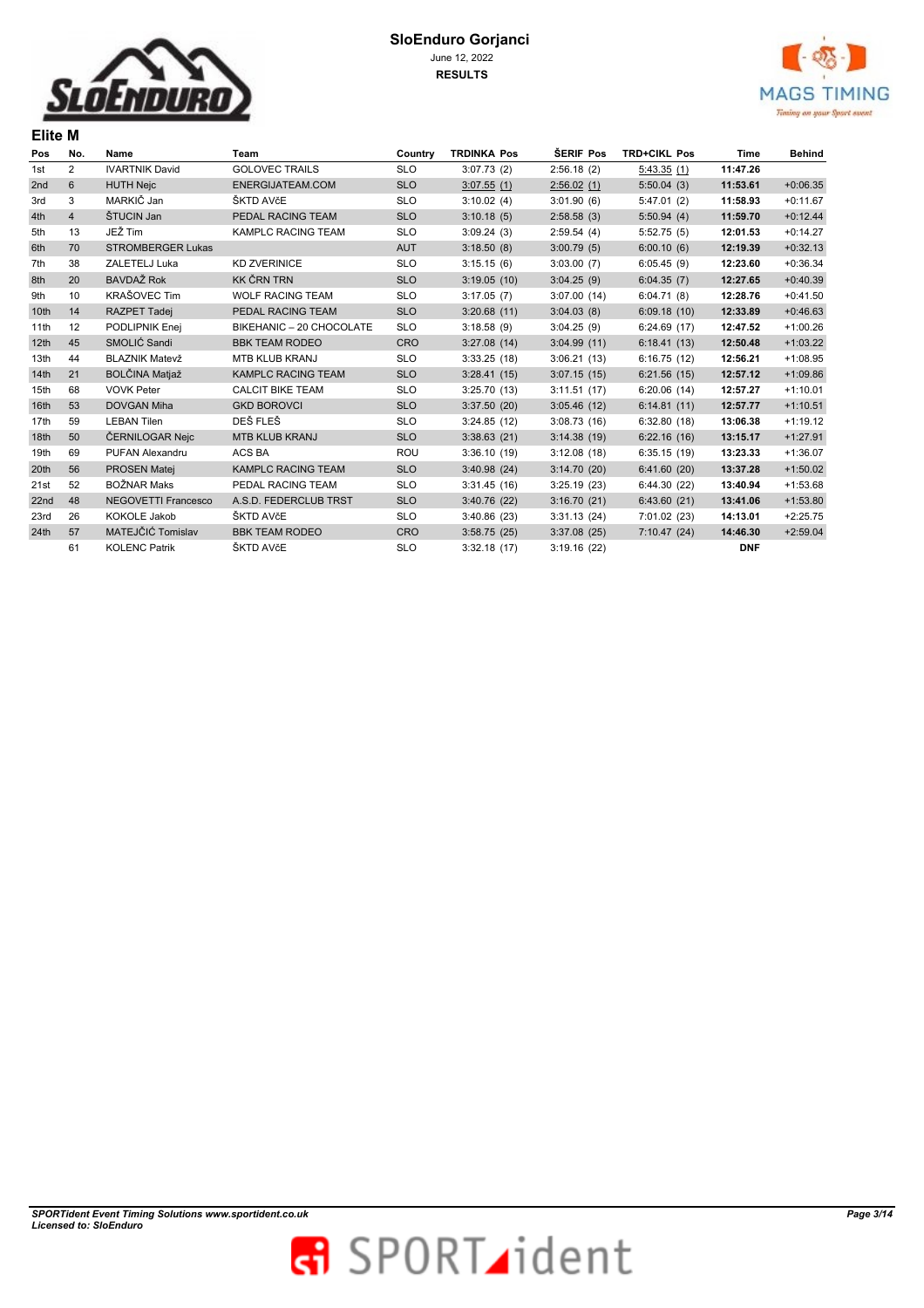



## **Master 1 M**

| Pos              | No. | Name                   | Team                      | Country    | <b>TRDINKA Pos</b> | <b>SERIF Pos</b> | <b>TRD+CIKL Pos</b> | Time       | Behind     |
|------------------|-----|------------------------|---------------------------|------------|--------------------|------------------|---------------------|------------|------------|
| 1st              | 5   | ČERNIGOJ Blaž          | KAMPLC RACING TEAM        | <b>SLO</b> | 3:11.08(1)         | 3:00.97(2)       | 5:57.93(1)          | 12:09.98   |            |
| 2 <sub>nd</sub>  | 9   | <b>STRES Sebastjan</b> | <b>KAMPLC RACING TEAM</b> | <b>SLO</b> | 3:11.32(2)         | 3:02.88(3)       | 6:03.00(2)          | 12:17.20   | $+0:07.22$ |
| 3rd              | 41  | <b>FINK Marko</b>      | <b>KD ZVERINICE</b>       | <b>SLO</b> | 3:20.46(3)         | 3:00.23(1)       | 6:24.20(3)          | 12:44.89   | $+0:34.91$ |
| 4th              | 18  | PRAČEK Janez           | <b>KAMPLC RACING TEAM</b> | <b>SLO</b> | 3:31.23(4)         | 3:15.35(6)       | 6:26.34(4)          | 13:12.92   | $+1:02.94$ |
| 5th              | 19  | BAČNAR Janko           | PEDAL RACING TEAM         | SLO        | 3:32.86(5)         | 3:09.66(5)       | 6:36.67(8)          | 13:19.19   | $+1:09.21$ |
| 6th              | 40  | ŠPANJOL Luka           | ADRENALINA MTB TEAM       | <b>CRO</b> | 3:36.81(6)         | 3:16.50(8)       | 6:36.65(7)          | 13:29.96   | $+1:19.98$ |
| 7th              | 66  | <b>MESEC Rožle</b>     | <b>GOLOVEC TRAILS</b>     | <b>SLO</b> | 3:48.41(12)        | 3:07.98(4)       | 6:35.10(6)          | 13:31.49   | $+1:21.51$ |
| 8th              | 32  | <b>BOŠNIK Peter</b>    | <b>MTB TRBOVLJE</b>       | <b>SLO</b> | 3:45.79(10)        | 3:24.03(11)      | 6:33.85(5)          | 13:43.67   | $+1:33.69$ |
| 9th              | 24  | ZAVRŠNIK Karel         | MTB TRBOVLJE              | <b>SLO</b> | 3:37.04(7)         | 3:22.31(10)      | 6:45.03(9)          | 13:44.38   | $+1:34.40$ |
| 10 <sub>th</sub> | 71  | <b>OBREZA Aleš</b>     | <b>GOLOVEC TRAILS</b>     | <b>SLO</b> | 3:42.66(9)         | 3:15.44(7)       | 6:56.31(11)         | 13:54.41   | $+1:44.43$ |
| 11th             | 25  | <b>SPRUK Miha</b>      | <b>CALCIT BIKE TEAM</b>   | <b>SLO</b> | 3:40.66(8)         | 3:18.50(9)       | 7:03.41(13)         | 14:02.57   | $+1:52.59$ |
| 12th             | 47  | ZALOŽNIK Dragomir      | <b>GOLOVEC TRAILS</b>     | <b>SLO</b> | 3:48.18(11)        | 3:25.32(12)      | 7:05.56(14)         | 14:19.06   | $+2:09.08$ |
| 13th             | 63  | <b>CUMBO Fabrizio</b>  | A.S.D. 360 MTB            | <b>ITA</b> | 3:50.85(13)        | 3:36.06(14)      | 6:58.40(12)         | 14:25.31   | $+2:15.33$ |
| 14th             | 62  | KAVČIČ Jure            | <b>KK ZAVRŠNICA</b>       | <b>SLO</b> | 3:56.50(14)        | 3:34.77(13)      | 6:54.95(10)         | 14:26.22   | $+2:16.24$ |
| 15th             | 72  | PAAP Rick Sebastiaan   | ŠKTD AVčE                 | <b>SLO</b> | 4:09.65(15)        | 3:49.54(15)      | 7:34.61(15)         | 15:33.80   | $+3:23.82$ |
|                  | 49  | DEU Miha               | RAJD LJUBLJANA            | <b>SLO</b> | 6:51.18(16)        |                  |                     | <b>DNF</b> |            |
|                  |     |                        |                           |            |                    |                  |                     |            |            |

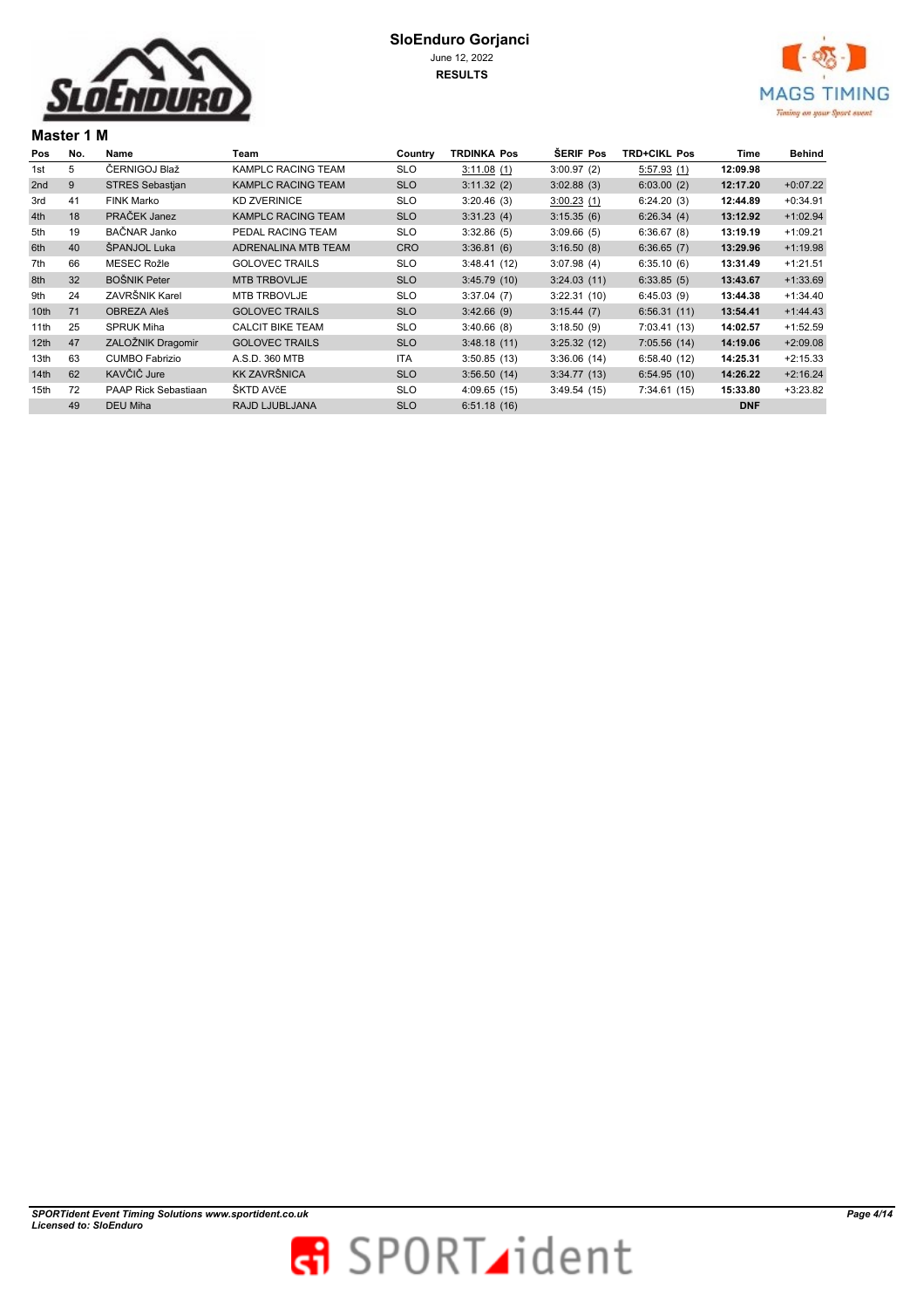



**Master 2 M Pos No. Name Team Country TRDINKA Pos ŠERIF Pos TRD+CIKL Pos Time Behind** 1st 31 PESKAR Luka GOLOVEC TRAILS SLO 3:25.65 (1) 3:10.24 (1) 6:38.45 (3) **13:14.34**<br>2nd 30 TAUCER David A.S.D. FEDERCLUB TRST ITA 3:30.85 (2) 3:20.63 (3) 6:28.50 (1) **13:19.98** 2nd 30 TAUCER David A.S.D. FEDERCLUB TRST ITA 3:30.85 (2) 3:20.63 (3) 6:28.50 (1) 13:19.98 +0:05.64 3rd 43 PROSEN Marko KAMPLC RACING TEAM SLO 3:33.38 (3) 3:13.82 (2) 6:32.83 (2) **13:20.03** +0:05.69

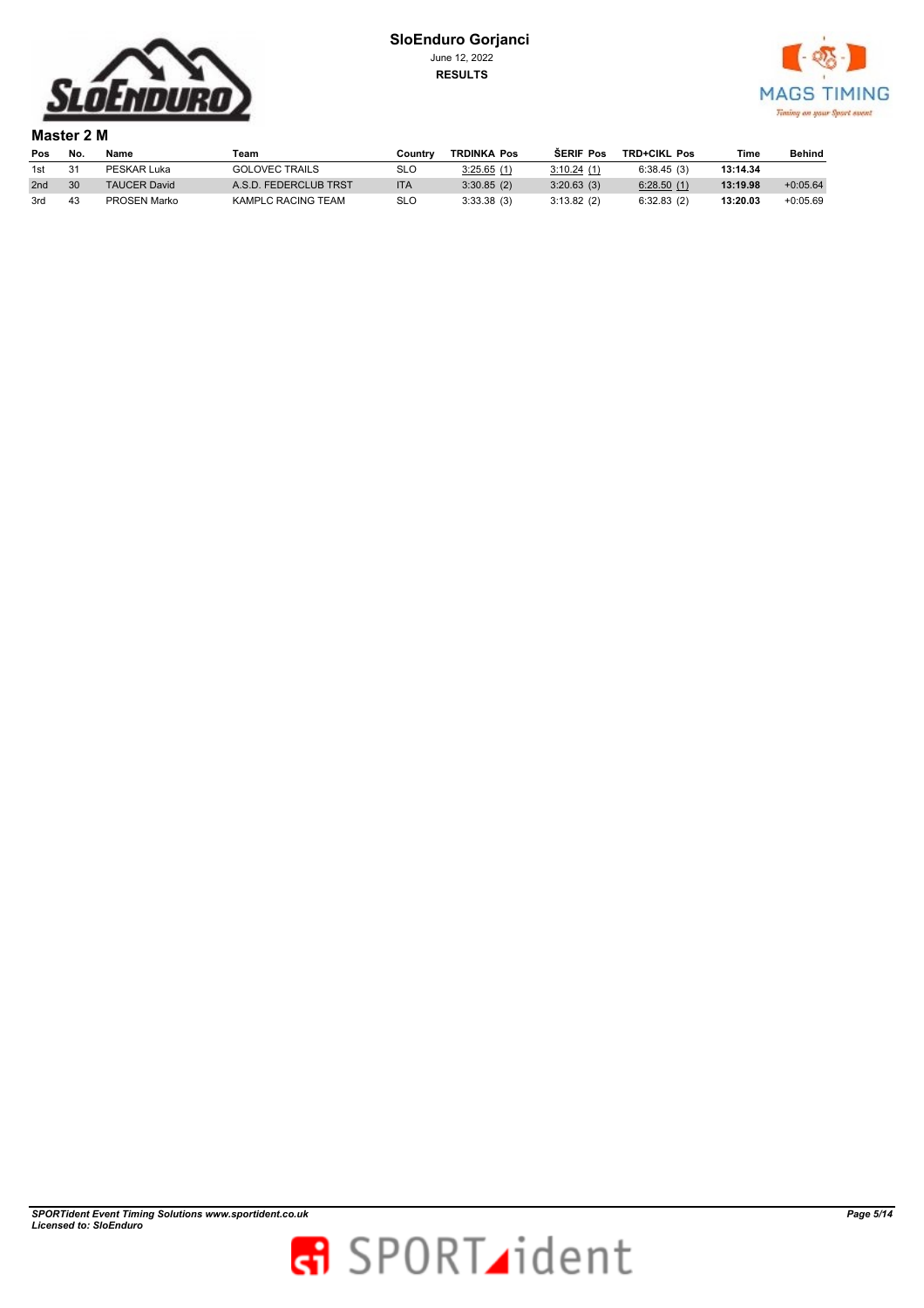



**Master 3 M** 

| Pos | No. | Name               | Team                  | ountr∨ٽ    | <b>TRDINKA Pos</b> | <b>SERIF Pos</b> | <b>TRD+CIKL Pos</b> | Time     | Behind     |
|-----|-----|--------------------|-----------------------|------------|--------------------|------------------|---------------------|----------|------------|
| 1st |     | <b>BRUS Martin</b> | KAMPLC RACING TEAM    | SLO        | 3:48.80(1)         | 3:30.28(1)       | 7:07.34 (1)         | 14:26.42 |            |
| 2nd |     | NEGOVETTI Stefano  | A.S.D. FEDERCLUB TRST | <b>ITA</b> | 3:52.13(2)         | 3:30.30(2)       | 7:29.85(3)          | 14:52.28 | $+0.25.86$ |
| 3rd |     | ZUPAN Tine         | <b>SCOTT TEAM</b>     | SLO        | 4:09.75(3)         | 3:39.77(3)       | 7:12.50(2)          | 15:02.02 | $+0:35.60$ |

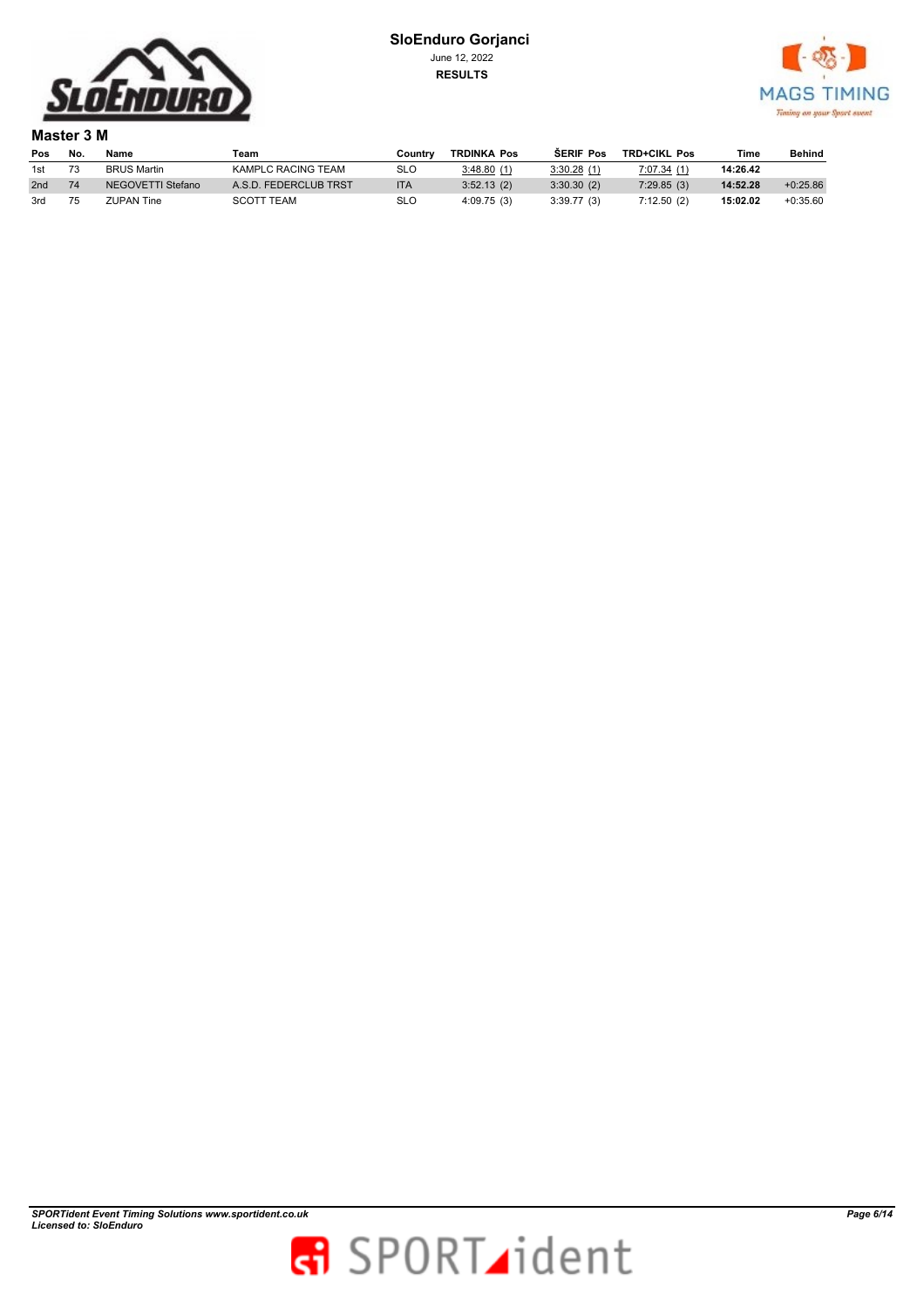



| Pos              | No.            | Name                  | Team                  | Country    | <b>TRDINKA Pos</b> | <b>SERIF Pos</b> | <b>TRD+CIKL Pos</b> | Time     | <b>Behind</b> |  |
|------------------|----------------|-----------------------|-----------------------|------------|--------------------|------------------|---------------------|----------|---------------|--|
| 1st              |                | SMRDEL Miha           | MBK ČRNI VRH          | <b>SLO</b> | 2:58.75(1)         | 2:58.47(2)       | 5:37.66(1)          | 11:34.88 |               |  |
| 2nd              | 8              | KAVČIČ Jernej         | MBK ČRNI VRH          | <b>SLO</b> | 3:07.90(2)         | 2:52.43(1)       | 5:44.96(2)          | 11:45.29 | $+0:10.41$    |  |
| 3rd              | 16             | KAVČIČ Blaž           | <b>KK ZAVRŠNICA</b>   | <b>SLO</b> | 3:12.91(3)         | 3:00.13(3)       | 5:59.04(4)          | 12:12.08 | $+0:37.20$    |  |
| 4th              | $\overline{7}$ | JERKIČ Miha           | <b>KK ČRN TRN</b>     | <b>SLO</b> | 3:14.00(5)         | 3:19.15(12)      | 5:53.79(3)          | 12:26.94 | $+0:52.06$    |  |
| 5th              | 17             | <b>SACHSE Simeon</b>  | ALTIS THE BIKE TEAM   | <b>AUT</b> | 3:13.96(4)         | 3:12.22(8)       | 6:06.60(5)          | 12:32.78 | $+0:57.90$    |  |
| 6th              | 22             | <b>GRABLJEVEC Rok</b> | <b>KD ZVERINICE</b>   | <b>SLO</b> | 3:25.26(8)         | 3:04.40(4)       | 6:16.45(6)          | 12:46.11 | $+1:11.23$    |  |
| 7th              | 11             | POLOVSAK Jan          | <b>KK RAVNE</b>       | <b>SLO</b> | 3:24.72(7)         | 3:09.22(7)       | 6:20.40(7)          | 12:54.34 | $+1:19.46$    |  |
| 8th              | 27             | <b>ZUPAN Tilen</b>    | <b>KD ZVERINICE</b>   | <b>SLO</b> | 3:19.60(6)         | 3:12.63(9)       | 6:37.96(9)          | 13:10.19 | $+1:35.31$    |  |
| 9th              | 29             | POLOVŠAK Blaž         | <b>KK RAVNE</b>       | <b>SLO</b> | 3:29.90(10)        | 3:18.46(11)      | 6:25.81(8)          | 13:14.17 | $+1:39.29$    |  |
| 10 <sub>th</sub> | 46             | <b>ZUPAN Benjamin</b> | <b>KK ZAVRŠNICA</b>   | <b>SLO</b> | 3:30.16(11)        | 3:05.32(5)       | 6:41.13(10)         | 13:16.61 | $+1:41.73$    |  |
| 11th             | 28             | <b>TOLAR Gašper</b>   | <b>MTB KLUB KRANJ</b> | <b>SLO</b> | 3:27.96(9)         | 3:08.58(6)       | 7:03.66(13)         | 13:40.20 | $+2:05.32$    |  |
| 12 <sub>th</sub> | 55             | ŠTURM Vid             | <b>MTB KLUB KRANJ</b> | <b>SLO</b> | 3:41.60(13)        | 3:18.43(10)      | 6:48.81(11)         | 13:48.84 | $+2:13.96$    |  |
| 13th             | 67             | KOČEVAR Miha          | KK ČRN TRN            | <b>SLO</b> | 3:37.45(12)        | 3:28.53(13)      | 6:51.62(12)         | 13:57.60 | $+2:22.72$    |  |
| 14th             | 65             | LIPOVŠEK Blaž         | KK ZAGORSKA DOLINA    | <b>SLO</b> | 4:27.00(14)        | 3:31.27(14)      | 7:25.10(14)         | 15:23.37 | $+3:48.49$    |  |
|                  |                |                       |                       |            |                    |                  |                     |          |               |  |

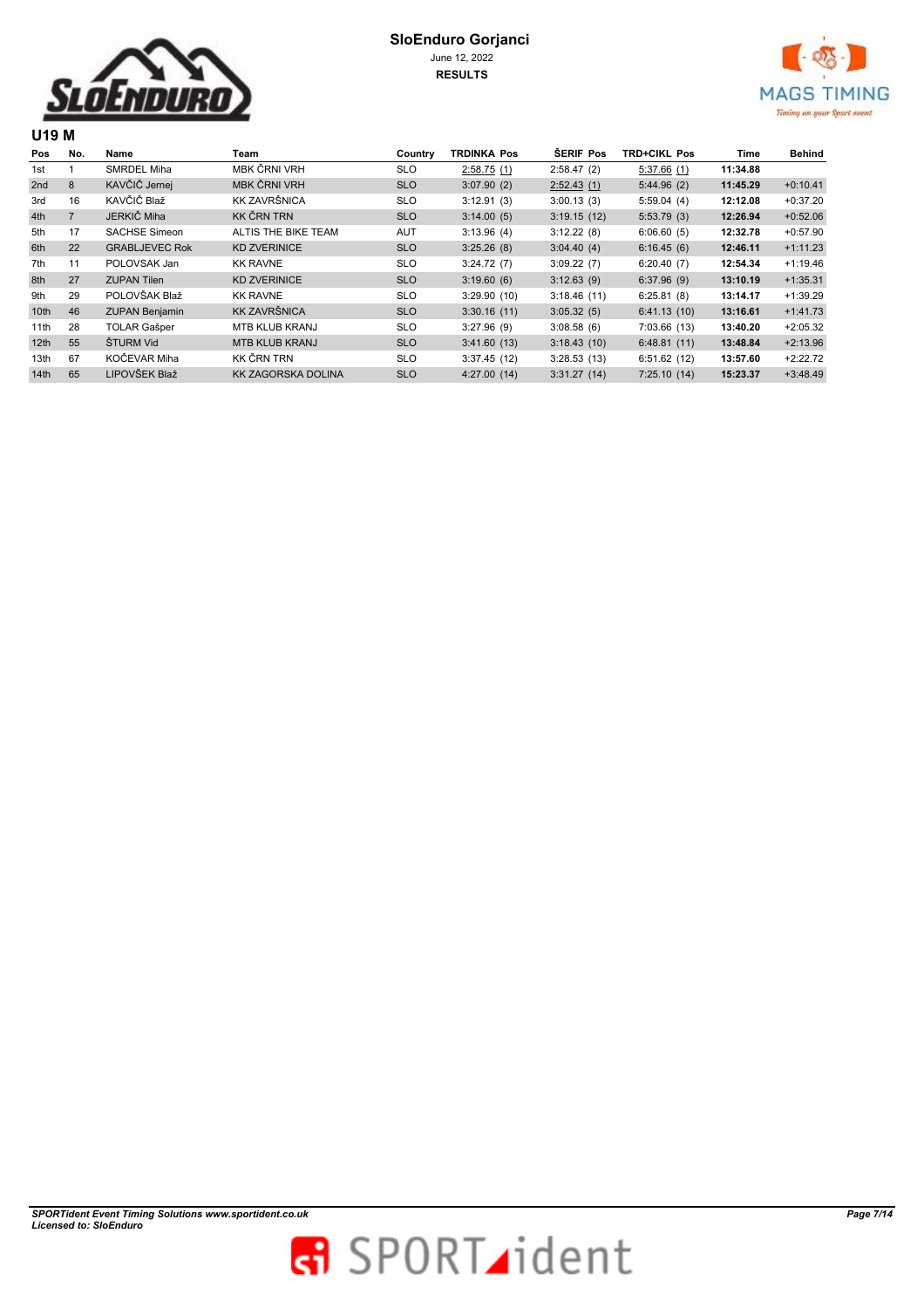



**Ženske (absolutno) Pos No. Name Team Country TRDINKA Pos ŠERIF Pos TRD+CIKL Pos Time Behind** 1st <sup>34</sup> SMRDEL Tina MBK ČRNI VRH SLO 3:35.21 (1) 3:16.15 (1) 6:27.85 (1) **13:19.21** 2nd <sup>35</sup> VOJSKA Maja MBK ČRNI VRH SLO 4:48.40 (2) 4:12.73 (2) 8:48.84 (2) **17:49.97** +4:30.76 3rd <sup>37</sup> MARIČ Alja GOLOVEC TRAILS SLO 5:26.75 (3) 4:34.76 (3) 9:27.98 (3) **19:29.49** +6:10.28

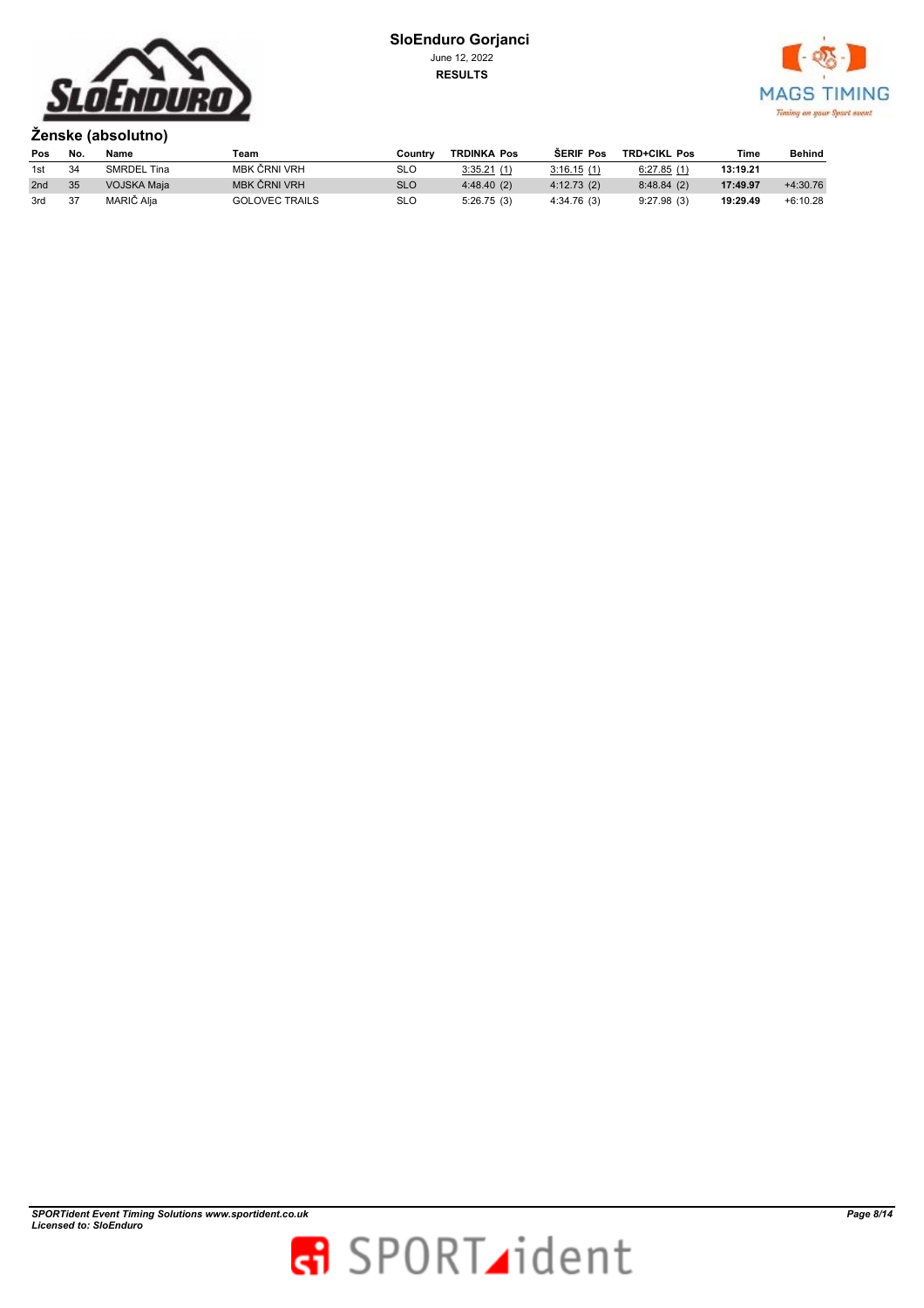



**4Fun - kratka proga** 

| Pos | No. | Name                 | Team                  | Country    | <b>SERIF Pos</b> | <b>TRDINKA Pos</b> | <b>CIKLAMA Pos</b> | Time     | Behind     |
|-----|-----|----------------------|-----------------------|------------|------------------|--------------------|--------------------|----------|------------|
| 1st | 155 | <b>SLAPNIK Iztok</b> | <b>GOLOVEC TRAILS</b> | <b>SLO</b> | 3:17.60(3)       | 3:34.91(1)         | 2:17.93(1)         | 9:10.44  |            |
| 2nd | 161 | PALKA Jan            |                       | <b>SLO</b> | 3:13.35(2)       | 3:35.10(2)         | 2:23.04(4)         | 9:11.49  | $+0:01.05$ |
| 3rd | 162 | <b>UCMAN Neic</b>    |                       | <b>SLO</b> | 3:12.78(1)       | 3:45.75(4)         | 2:19.60(2)         | 9:18.13  | $+0.07.69$ |
| 4th | 159 | <b>MUNIH Marko</b>   |                       | <b>SLO</b> | 3:21.14(5)       | 3:40.02(3)         | 2:22.10(3)         | 9:23.26  | $+0:12.82$ |
| 5th | 60  | NAGODE Grega         | ENERGIJATEAM.COM      | <b>SLO</b> | 3:17.85(4)       | 3:46.00(5)         | 2:27.04(5)         | 9:30.89  | $+0:20.45$ |
| 6th | 160 | NOVAK Tim            |                       | <b>SLO</b> | 3:33.14(6)       | 4:31.39(6)         | 2:43.55(6)         | 10:48.08 | $+1:37.64$ |
| 7th | 157 | KOROŠEC Damijan      | PEDAL RACING TEAM     | <b>SLO</b> | 3:53.53(7)       | 4:44.19(7)         | 2:56.09(7)         | 11:33.81 | $+2:23.37$ |

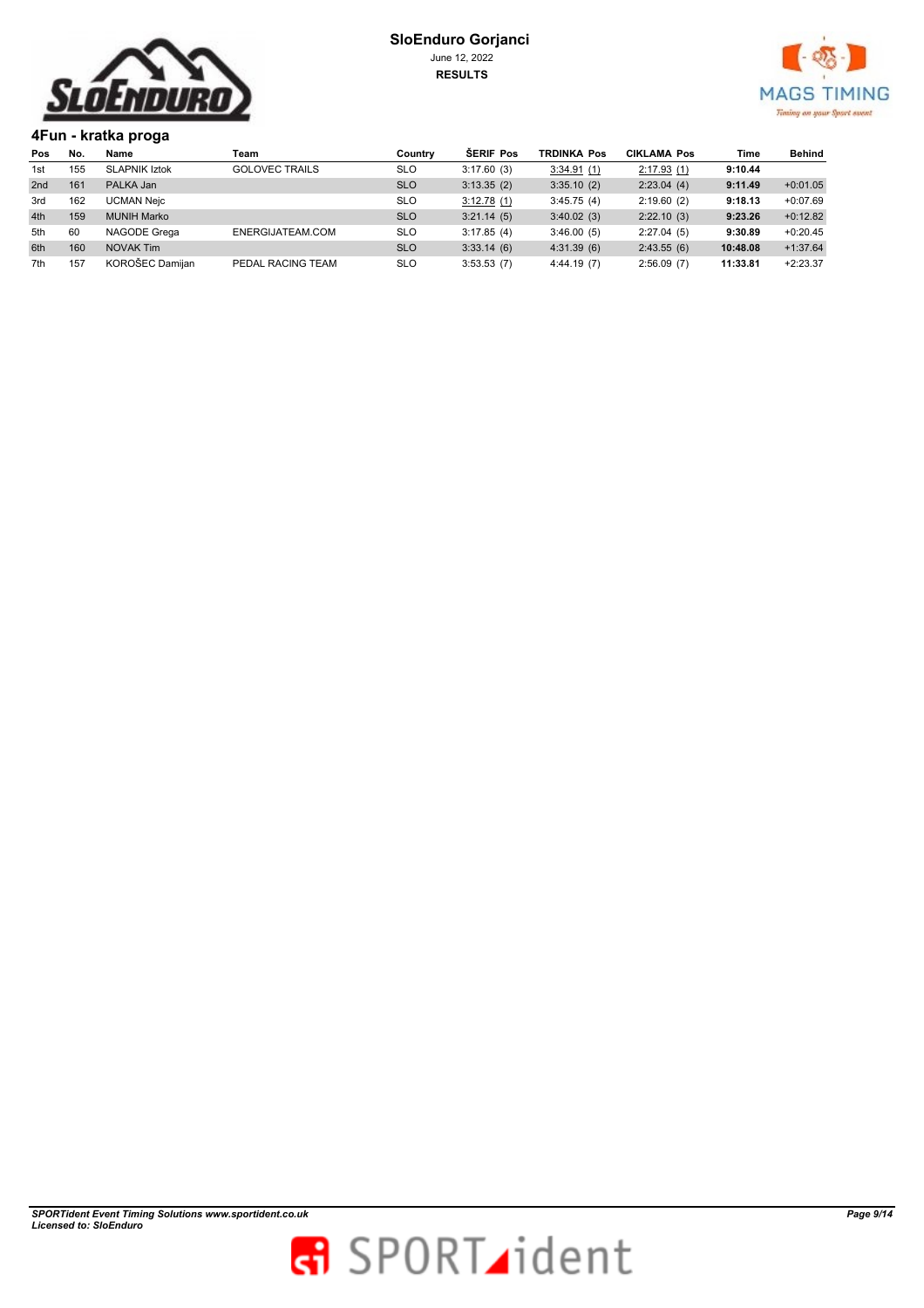



| Pos              | No. | Name                   | Team                      | Country    | ŠERIF Pos   | <b>TRDINKA Pos</b> | <b>CIKLAMA Pos</b> | Time     | <b>Behind</b> |
|------------------|-----|------------------------|---------------------------|------------|-------------|--------------------|--------------------|----------|---------------|
| 1st              | 120 | KALINŠEK Ažbe          | BIKEHANIC - 20 CHOCOLATE  | <b>SLO</b> | 3:02.65(1)  | 3:18.53(1)         | 2:13.00(1)         | 8:34.18  |               |
| 2nd              | 121 | FERJANČIČ Matija       | <b>KAMPLC RACING TEAM</b> | <b>SLO</b> | 3:05.95(4)  | 3:18.55(2)         | 2:17.75(5)         | 8:42.25  | $+0:08.07$    |
| 3rd              | 122 | <b>LAHARNAR lan</b>    | KAMPLC RACING TEAM        | <b>SLO</b> | 3:03.58(2)  | 3:24.71(3)         | 2:28.75(11)        | 8:57.04  | $+0:22.86$    |
| 4th              | 131 | TOMINŠEK Jaka          | <b>CALCIT BIKE TEAM</b>   | <b>SLO</b> | 3:10.35(5)  | 3:30.72(5)         | 2:20.16(6)         | 9:01.23  | $+0:27.05$    |
| 5th              | 125 | ŠTRUBELJ Izak          | BIKEHANIC - 20 CHOCOLATE  | <b>SLO</b> | 3:21.58(12) | 3:28.11(4)         | 2:15.37(2)         | 9:05.06  | $+0:30.88$    |
| 6th              | 127 | ŽVEGLA Max             | BIKEHANIC - 20 CHOCOLATE  | <b>SLO</b> | 3:04.09(3)  | 3:46.69(11)        | 2:16.00(3)         | 9:06.78  | $+0:32.60$    |
| 7th              | 126 | <b>ANTLER Jurij</b>    | <b>KK ČRN TRN</b>         | <b>SLO</b> | 3:21.23(11) | 3:31.86(7)         | 2:16.86(4)         | 9:09.95  | $+0:35.77$    |
| 8th              | 128 | LAČEN Matija           | <b>KK ČRN TRN</b>         | <b>SLO</b> | 3:18.87(9)  | 3:31.05(6)         | 2:23.95(7)         | 9:13.87  | $+0:39.69$    |
| 9th              | 129 | <b>GRAČNER Tine</b>    | <b>GOLOVEC TRAILS</b>     | <b>SLO</b> | 3:16.25(8)  | 3:45.92(9)         | 2:24.35(8)         | 9:26.52  | $+0:52.34$    |
| 10th             | 130 | PROSEN Aljaž           | <b>KAMPLC RACING TEAM</b> | <b>SLO</b> | 3:13.02(6)  | 3:51.25(13)        | 2:35.40(13)        | 9:39.67  | $+1:05.49$    |
| 11th             | 124 | <b>TABAJ Loris</b>     | KAMPLC RACING TEAM        | <b>SLO</b> | 3:31.53(17) | 3:46.40(10)        | 2:24.80(9)         | 9:42.73  | $+1:08.55$    |
| 12 <sub>th</sub> | 134 | <b>RESMAN Florjan</b>  | <b>KK ZAVRŠNICA</b>       | <b>SLO</b> | 3:14.98(7)  | 3:45.55(8)         | 2:42.75(18)        | 9:43.28  | $+1:09.10$    |
| 13th             | 135 | <b>STRUGA Bor</b>      | <b>GOLOVEC TRAILS</b>     | <b>SLO</b> | 3:20.43(10) | 3:56.08(15)        | 2:26.94(10)        | 9:43.45  | $+1:09.27$    |
| 14 <sub>th</sub> | 139 | HOČEVAR Maj            | <b>KK ZAVRŠNICA</b>       | <b>SLO</b> | 3:21.62(13) | 3:58.26(17)        | 2:33.11(12)        | 9:52.99  | $+1:18.81$    |
| 15th             | 145 | ŽUPAN Martin           | RAJD LJUBLJANA            | <b>SLO</b> | 3:36.49(19) | 3:47.13(12)        | 2:35.90(14)        | 9:59.52  | $+1:25.34$    |
| 16th             | 142 | LIČEN Anže             | <b>KK ČRN TRN</b>         | <b>SLO</b> | 3:28.53(16) | 3:56.96(16)        | 2:36.96(15)        | 10:02.45 | $+1:28.27$    |
| 17th             | 133 | PODVORNIK Sven         | DGK POHORJE - SPANK TEAM  | <b>SLO</b> | 3:24.10(15) | 3:53.90(14)        | 2:47.94 (22)       | 10:05.94 | $+1:31.76$    |
| 18th             | 137 | <b>BUČAN Filip</b>     | <b>KK ČRN TRN</b>         | <b>SLO</b> | 3:22.65(14) | 4:15.20(18)        | 2:46.85(20)        | 10:24.70 | $+1:50.52$    |
| 19th             | 140 | ŠAV Aljaž              | <b>CALCIT BIKE TEAM</b>   | <b>SLO</b> | 3:41.38(20) | 4:19.86 (19)       | 2:38.55(17)        | 10:39.79 | $+2:05.61$    |
| 20th             | 143 | <b>BAJT Jurij</b>      | <b>GOLOVEC TRAILS</b>     | <b>SLO</b> | 3:34.81(18) | 4:28.00(21)        | 2:38.50(16)        | 10:41.31 | $+2:07.13$    |
| 21st             | 138 | <b>GRUDEN Nik</b>      | <b>KK ČRN TRN</b>         | <b>SLO</b> | 3:46.81(22) | 4:31.75 (22)       | 2:47.06 (21)       | 11:05.62 | $+2:31.44$    |
| 22nd             | 147 | PIŠOT Izak             | <b>KAMPLC RACING TEAM</b> | <b>SLO</b> | 3:50.44(24) | 4:32.52(23)        | 2:54.35(24)        | 11:17.31 | $+2:43.13$    |
| 23rd             | 148 | <b>NAGODE Mark</b>     | <b>GOLOVEC TRAILS</b>     | <b>SLO</b> | 3:56.57(28) | 4:34.59 (24)       | 3:05.86(26)        | 11:37.02 | $+3:02.84$    |
| 24th             | 144 | STRAŽAR Anže           | RAJD LJUBLJANA            | <b>SLO</b> | 3:51.38(25) | 4:27.10(20)        | 3:22.30(28)        | 11:40.78 | $+3:06.60$    |
| 25th             | 141 | <b>KRALJ Jakob</b>     | KAMPLC RACING TEAM        | <b>SLO</b> | 3:47.00(23) | 4:57.05(25)        | 3:03.36(25)        | 11:47.41 | $+3:13.23$    |
| 26th             | 136 | <b>MARGON Izak</b>     | <b>KAMPLC RACING TEAM</b> | <b>SLO</b> | 3:44.68(21) | 5:19.50(27)        | 2:46.46(19)        | 11:50.64 | $+3:16.46$    |
| 27th             | 146 | <b>FURLAN Tinei</b>    | <b>KK ČRN TRN</b>         | <b>SLO</b> | 3:56.28(27) | 5:00.60(26)        | 3:21.85(27)        | 12:18.73 | $+3:44.55$    |
| 28th             | 149 | <b>RAVALICO Simone</b> | A.S.D 360 MTB             | <b>ITA</b> | 3:57.17(29) | 5:41.29 (28)       | 2:50.45(23)        | 12:28.91 | $+3:54.73$    |
| 29th             | 132 | PIŠLJAR Pan            | RAJD LJUBLJANA            | <b>SLO</b> | 3:53.41(26) | 9:47.20 (29)       | 4:36.43 (29)       | 18:17.04 | $+9:42.86$    |

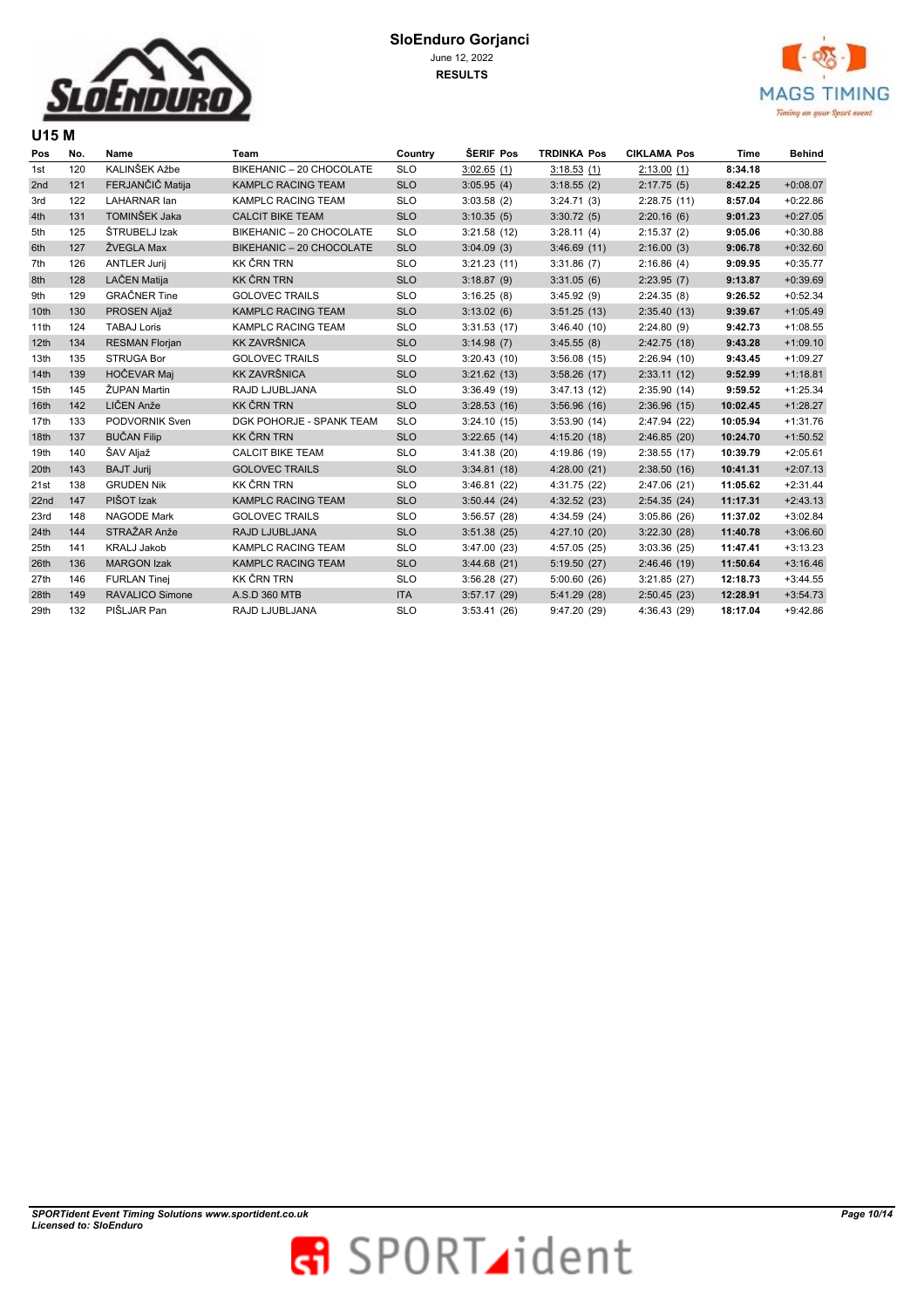

**U17 M** 



| Pos  | No. | Name                     | Team                       | Country    | <b>SERIF Pos</b> | <b>TRDINKA Pos</b> | <b>CIKLAMA Pos</b> | <b>Time</b> | <b>Behind</b> |
|------|-----|--------------------------|----------------------------|------------|------------------|--------------------|--------------------|-------------|---------------|
| 1st  | 86  | LORBER Jakob             | <b>KK ZAVRŠNICA</b>        | <b>SLO</b> | 2:59.55(2)       | 3:10.00(1)         | 2:12.75(4)         | 8:22.30     |               |
| 2nd  | 91  | <b>STRUNA Maks</b>       | <b>KK ZAVRŠNICA</b>        | <b>SLO</b> | 2:59.87(3)       | 3:13.03(2)         | 2:12.25(3)         | 8:25.15     | $+0:02.85$    |
| 3rd  | 89  | <b>TROŠT Patrik</b>      | KAMPLC RACING TEAM         | <b>SLO</b> | 2:58.93(1)       | 3:17.33(3)         | 2:09.00(1)         | 8:25.26     | $+0:02.96$    |
| 4th  | 88  | BABAČIČ Maj              | <b>CALCIT BIKE TEAM</b>    | <b>SLO</b> | 3:01.13(4)       | 3:24.48(6)         | 2:18.65(9)         | 8:44.26     | $+0:21.96$    |
| 5th  | 92  | ZAPUŠEK Gašper           | ENERGIJATEAM.COM           | <b>SLO</b> | 3:02.63(5)       | 3:24.11(5)         | 2:17.85(6)         | 8:44.59     | $+0:22.29$    |
| 6th  | 87  | <b>KOJZEK Lovro</b>      | <b>KK RAVNE</b>            | <b>SLO</b> | 3:03.53(6)       | 3:31.05(10)        | 2:11.34(2)         | 8:45.92     | $+0:23.62$    |
| 7th  | 93  | <b>BROZNIĆ Antonio</b>   | ADRENALINA MTB TEAM        | CRO        | 3:10.13(9)       | 3:18.77(4)         | 2:18.56(7)         | 8:47.46     | $+0:25.16$    |
| 8th  | 95  | <b>PIRIH Marsel</b>      | PEDAL RACING TEAM          | <b>SLO</b> | 3:06.21(7)       | 3:26.10(7)         | 2:18.60(8)         | 8:50.91     | $+0:28.61$    |
| 9th  | 102 | KOFJAČ Anže              | RAJD LJUBLJANA             | <b>SLO</b> | 3:07.75(8)       | 3:29.40(9)         | 2:22.51(12)        | 8:59.66     | $+0:37.36$    |
| 10th | 90  | <b>BERLOT Vid</b>        | <b>KK ZAVRŠNICA</b>        | <b>SLO</b> | 3:19.39(16)      | 3:27.05(8)         | 2:15.60(5)         | 9:02.04     | $+0:39.74$    |
| 11th | 97  | PROSENIK Van             | <b>GOLOVEC TRAILS</b>      | <b>SLO</b> | 3:10.15(10)      | 3:34.71(12)        | 2:19.96(10)        | 9:04.82     | $+0:42.52$    |
| 12th | 118 | <b>BOGATAJ Aljaž</b>     | <b>MTB KRANJ</b>           | <b>SLO</b> | 3:11.52(12)      | 3:31.75(11)        | 2:28.10(17)        | 9:11.37     | $+0:49.07$    |
| 13th | 100 | PERŠAK Nik               | ENERGIJATEAM.COM           | <b>SLO</b> | 3:11.75(13)      | 3:46.52(19)        | 2:23.55(14)        | 9:21.82     | $+0:59.52$    |
| 14th | 106 | ŽNIDARIČ Nejc            | ENERGIJATEAM.COM           | <b>SLO</b> | 3:18.47(15)      | 3:35.90(13)        | 2:29.25(18)        | 9:23.62     | $+1:01.32$    |
| 15th | 109 | <b>OBLAK Maks</b>        | ŠD SUPERSNURF              | <b>SLO</b> | 3:23.42 (19)     | 3:39.60(15)        | 2:20.64(11)        | 9:23.66     | $+1:01.36$    |
| 16th | 113 | <b>BERNIK Lenart</b>     | <b>KD ZVERINICE</b>        | <b>SLO</b> | 3:15.86(14)      | 3:48.77(21)        | 2:23.81(15)        | 9:28.44     | $+1:06.14$    |
| 17th | 119 | ŠKEDELJ An               | ŠPORTNO DRUŠTVO SVETI JURI | <b>SLO</b> | 3:11.13(11)      | 3:48.70(20)        | 2:34.70 (24)       | 9:34.53     | $+1:12.23$    |
| 18th | 96  | <b>TROŠT Nejc</b>        | KAMPLC RACING TEAM         | <b>SLO</b> | 3:31.25(23)      | 3:39.00(14)        | 2:24.29(16)        | 9:34.54     | $+1:12.24$    |
| 19th | 110 | <b>MILAR Martin Mark</b> | RAJD LJUBLJANA             | <b>SLO</b> | 3:31.02(22)      | 3:45.85(18)        | 2:23.50(13)        | 9:40.37     | $+1:18.07$    |
| 20th | 105 | CERNIGOJ Jacopo          | A.S.D 360 MTB              | <b>ITA</b> | 3:24.24(20)      | 3:51.96(23)        | 2:29.54(19)        | 9:45.74     | $+1:23.44$    |
| 21st | 98  | PETRE Jaka               | ENERGIJATEAM.COM           | <b>SLO</b> | 3:22.37(17)      | 3:49.75(22)        | 2:35.45(25)        | 9:47.57     | $+1:25.27$    |
| 22nd | 104 | VAJNHANDL Urban          | DGK POHORJE - SPANK TEAM   | <b>SLO</b> | 3:22.71(18)      | 3:57.63(25)        | 2:30.69(21)        | 9:51.03     | $+1:28.73$    |
| 23rd | 111 | <b>CURK Kevin</b>        | <b>KK ČRN TRN</b>          | <b>SLO</b> | 3:32.24(24)      | 3:53.79(24)        | 2:31.55(22)        | 9:57.58     | $+1:35.28$    |
| 24th | 101 | TRISTAN Šaša             | <b>GOLOVEC TRAILS</b>      | <b>SLO</b> | 3:33.77(25)      | 3:44.98(17)        | 2:42.60(27)        | 10:01.35    | $+1:39.05$    |
| 25th | 103 | HVALIČ Anej              | <b>KK ČRN TRN</b>          | <b>SLO</b> | 4:05.30 (29)     | 3:44.09(16)        | 2:32.06(23)        | 10:21.45    | $+1:59.15$    |
| 26th | 112 | JURIČ Aljoša             | MTB TRAIL CENTER KOčEVJE   | <b>SLO</b> | 3:24.94(21)      | 3:58.71(26)        | 3:21.10(31)        | 10:44.75    | $+2:22.45$    |
| 27th | 108 | JAZBAR Maxim             | <b>KK ČRN TRN</b>          | <b>SLO</b> | 3:55.83(28)      | 4:16.06(28)        | 2:36.10(26)        | 10:47.99    | $+2:25.69$    |
| 28th | 107 | ŠIRCA Nejc               | <b>KK ČRN TRN</b>          | <b>SLO</b> | 3:51.54(26)      | 4:19.84(29)        | 2:44.51(28)        | 10:55.89    | $+2:33.59$    |
| 29th | 114 | SAGADIN Tomaž            | <b>GOLOVEC TRAILS</b>      | <b>SLO</b> | 3:55.75(27)      | 4:10.00(27)        | 2:51.96 (29)       | 10:57.71    | $+2:35.41$    |
| 30th | 117 | <b>GOLOB Črtomir</b>     | RAJD LJUBLJANA             | <b>SLO</b> | 5:11.60(32)      | 5:51.79(30)        | 3:25.36(32)        | 14:28.75    | $+6:06.45$    |
| 31st | 115 | <b>COSTANZO Davide</b>   | A.S.D. 360 MTB             | <b>ITA</b> | 4:07.78 (30)     | 9:14.18(31)        | 3:08.27(30)        | 16:30.23    | $+8:07.93$    |
| 32nd | 99  | ŠUŠTAR Nik               | <b>GOLOVEC TRAILS</b>      | <b>SLO</b> | 4:14.84(31)      | 16:11.40 (32)      | 2:30.54(20)        | 22:56.78    | $+14:34.48$   |
|      | 94  | <b>OSOLIN Matei</b>      | <b>CALCIT BIKE TEAM</b>    | <b>SLO</b> | 11:48.72 (33)    |                    |                    | <b>DNF</b>  |               |

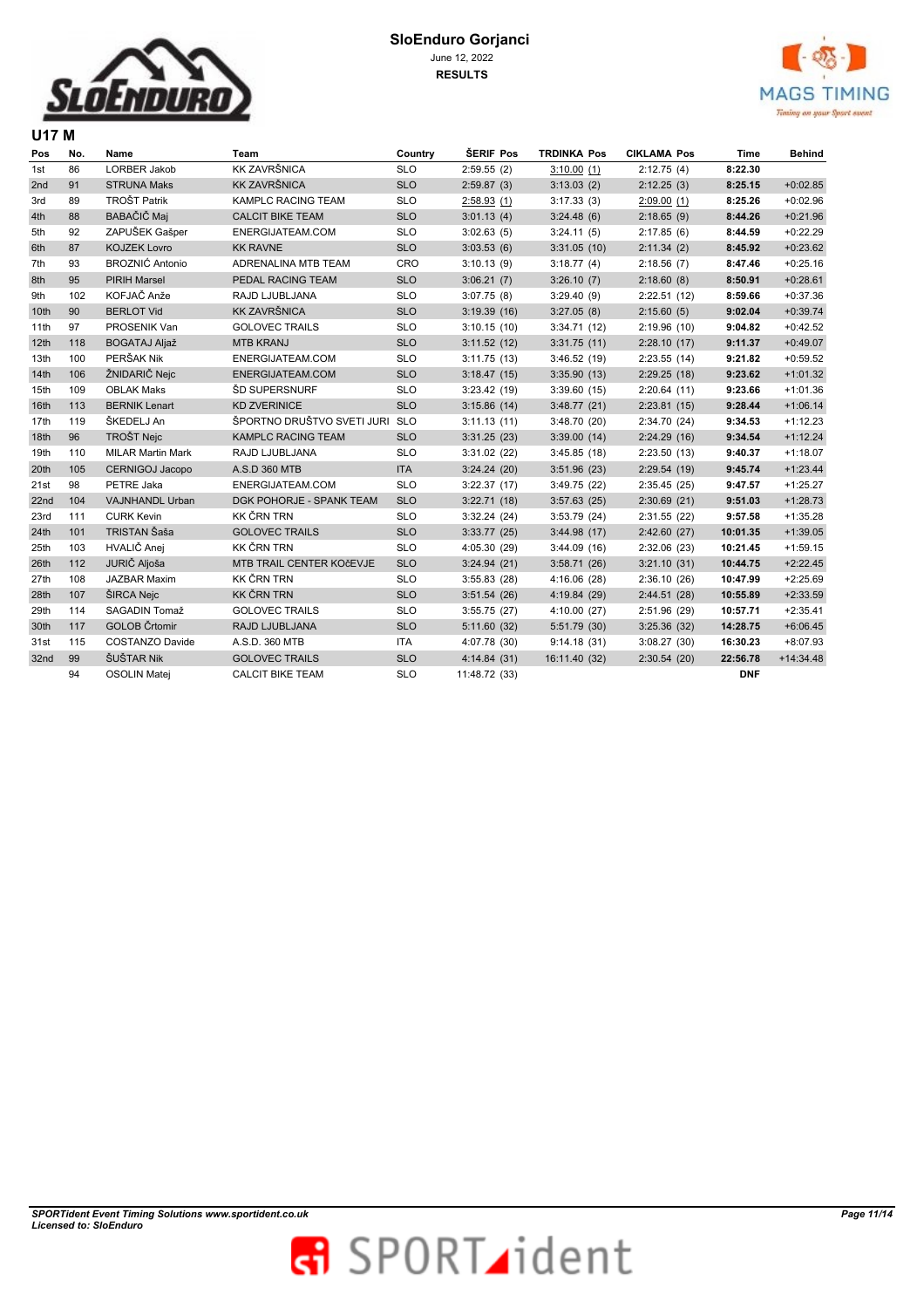

# **SloEnduro Gorjanci**  June 12, 2022

**RESULTS**



# **U13 M&W**

| Pos             | No. | Name                                 | Team                     | Country    | Time    | <b>Behind</b> |
|-----------------|-----|--------------------------------------|--------------------------|------------|---------|---------------|
| 1st             | 165 | PRAČEK Jakob                         | KAMPLC RACING TEAM       | <b>SLO</b> | 2:22.84 |               |
| 2 <sub>nd</sub> | 168 | MUNIH Žiga                           | PEDAL RACING TEAM        | <b>SLO</b> | 2:25.58 | $+0:02.74$    |
| 3rd             | 166 | <b>BIZJAK Izak</b>                   | KAMPLC RACING TEAM       | <b>SLO</b> | 2:34.55 | $+0:11.71$    |
| 4th             | 177 | MATIJEVEC JERMAN Kost GOLOVEC TRAILS |                          | <b>SLO</b> | 2:39.19 | $+0:16.35$    |
| 5th             | 167 | STRES Tjaž                           | KAMPLC RACING TEAM       | <b>SLO</b> | 2:39.36 | $+0:16.52$    |
| 6th             | 174 | <b>NOVAK Gaber</b>                   | RAJD LJUBLJANA           | <b>SLO</b> | 2:44.55 | $+0:21.71$    |
| 7th             | 176 | <b>KRAŠOVIC Gal</b>                  | <b>GOLOVEC TRAILS</b>    | <b>SLO</b> | 2:50.85 | $+0.28.01$    |
| 8th             | 170 | <b>LAZAR Vitan</b>                   | MTB TRAIL CENTER KOČEVJE | <b>SLO</b> | 2:54.90 | $+0:32.06$    |
| 9th             | 175 | VUKOJEVIĆ Nikolaj                    | <b>GOLOVEC TRAILS</b>    | <b>SLO</b> | 2:56.25 | $+0:33.41$    |
| 10th            | 158 | <b>KOBE Val</b>                      | <b>KK ADRIA MOBIL</b>    | <b>SLO</b> | 2:58.40 | $+0:35.56$    |
| 11th            | 171 | <b>NOVAK Gal</b>                     | RAJD LJUBLJANA           | <b>SLO</b> | 3:10.23 | $+0:47.39$    |
| 12th            | 181 | <b>CURK Aleks</b>                    | <b>KK ČRN TRN</b>        | <b>SLO</b> | 3:11.00 | $+0:48.16$    |
| 13th            | 179 | <b>JUSTIN Erazem</b>                 | KK ČRN TRN               | <b>SLO</b> | 3:14.55 | $+0:51.71$    |
| 14th            | 164 | <b>VANER Vita</b>                    | DGK POHORJE - SPANK TEAM | <b>SLO</b> | 3:29.47 | $+1:06.63$    |
| 15th            | 163 | PODVORNIK Eva                        | DGK POHORJE - SPANK TEAM | <b>SLO</b> | 3:31.98 | $+1:09.14$    |
| 16th            | 182 | <b>KRAŠNA Tian</b>                   | <b>KK ČRN TRN</b>        | <b>SLO</b> | 3:41.41 | $+1:18.57$    |
| 17th            | 180 | SEMENIČ Vili                         | KK ČRN TRN               | <b>SLO</b> | 3:46.78 | $+1:23.94$    |
| 18th            | 178 | PEPELNIK Jon                         |                          | <b>SLO</b> | 5:07.50 | $+2:44.66$    |

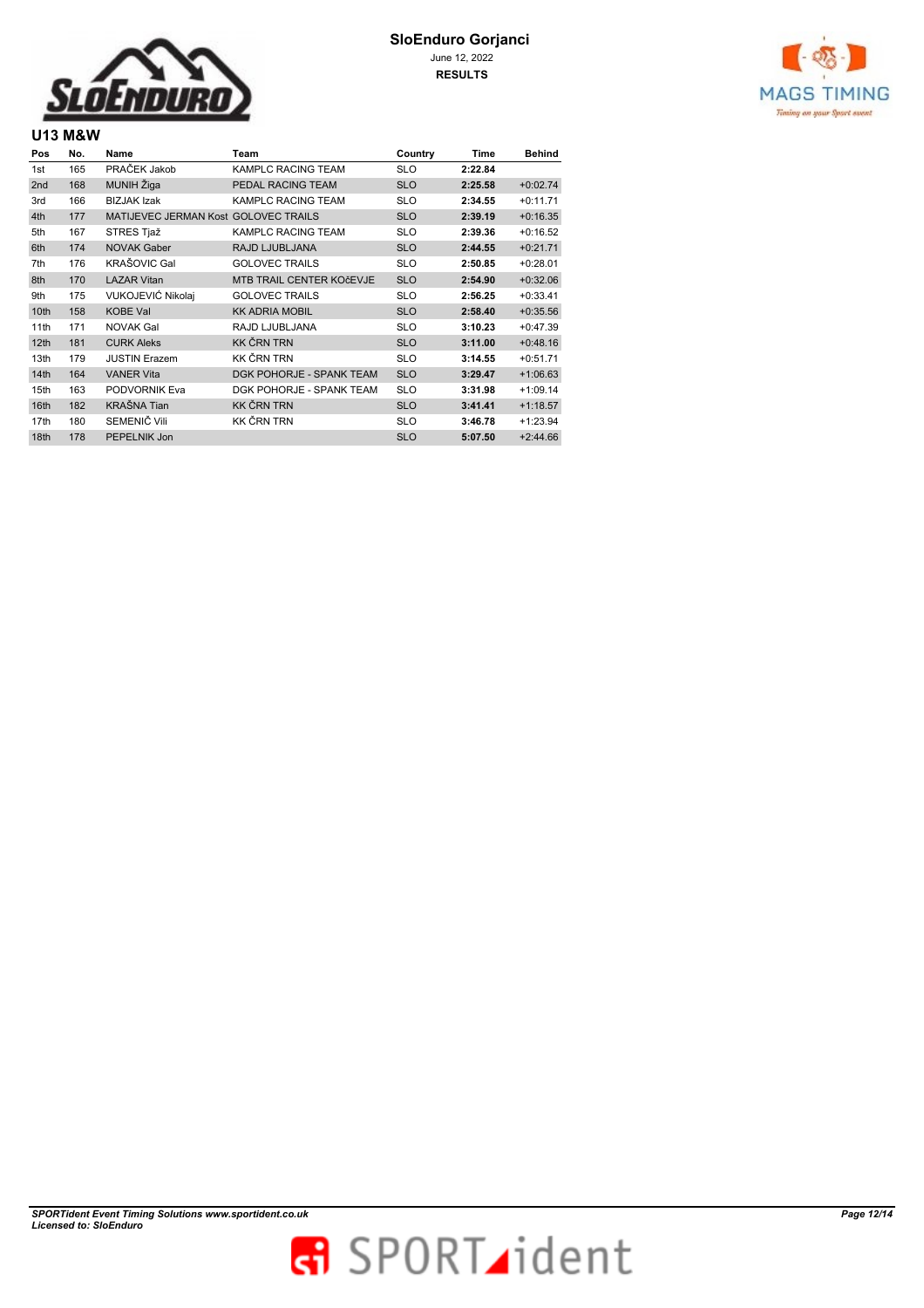



**U15 W Pos No. Name Team Country ŠERIF Pos TRDINKA Pos CIKLAMA Pos Time Behind** 1st 152 INKRET Ana CALCIT BIKE TEAM SLO 3:32.24 (2) 4:07.65 (2) 2:38.25 (1) **10:18.14** 2nd 151 LIBNIK Nežka BOSCH BLACK HOLE ENDURO T SLO 3:12.35 (1) 3:52.04 (1) 3:49.60 (4) 10:53.99 +0:35.85 3rd 154 STERGAR Eva Zala DGK POHORJE - SPANK TEAM SLO 4:00.88 (3) 5:07.85 (3) 3:04.10 (3) **12:12.83** +1:54.69 4th <sup>153</sup> MAČEK Neža BOSCH BLACK HOLE ENDURO T SLO 4:18.02 (4) 5:38.39 (4) 2:57.31 (2) **12:53.72** +2:35.58